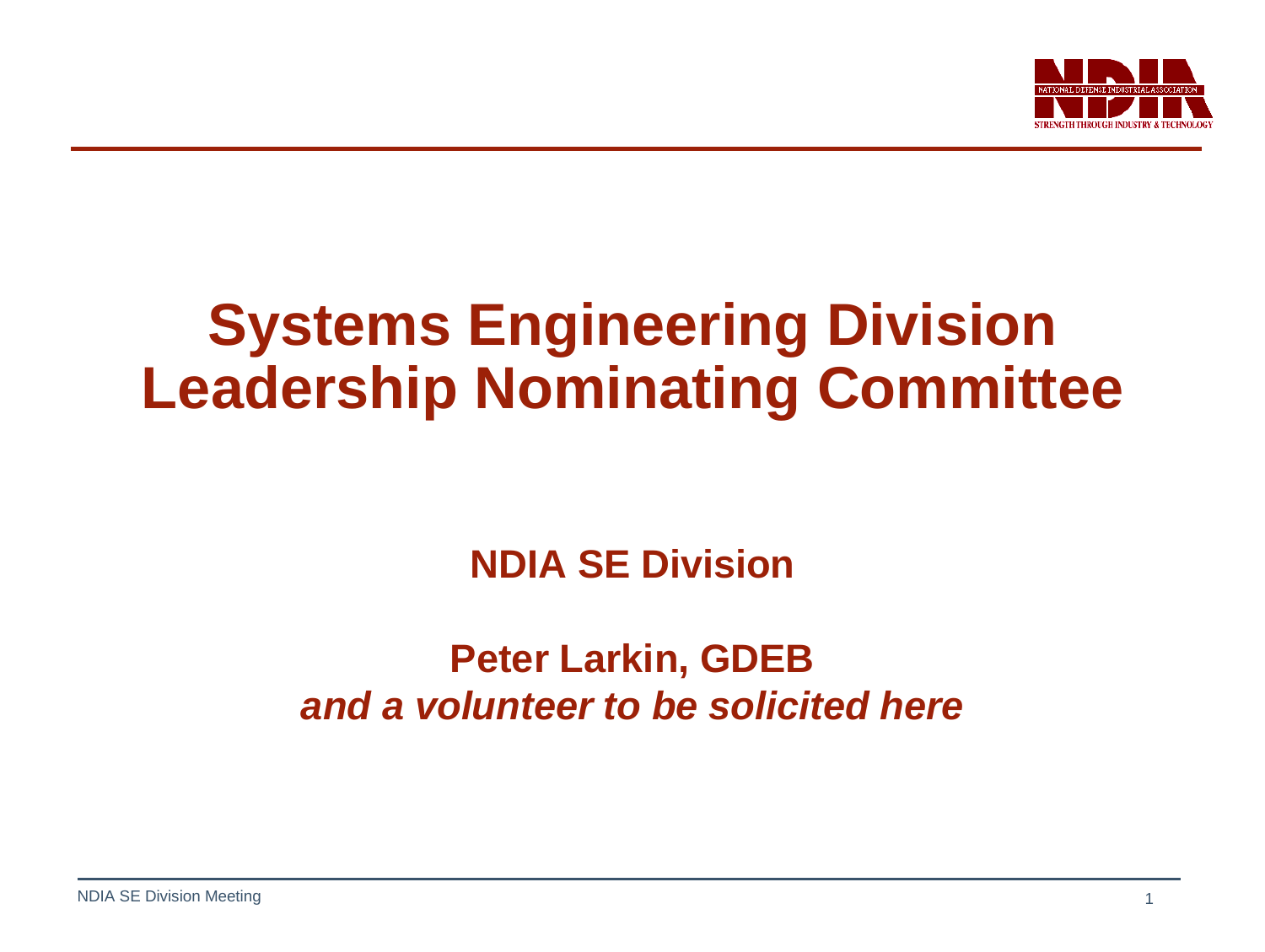

### **Mission**

• Continued, robust leadership of the SE Division and division led conferences

# **Objectives**

- Division Chair
- Division Vice-Chairs (2)
- Candidates for Division Appointments as Steering Group and Conference Chairs

# **Goal**

• A Succession Planning process to address continued support of the Division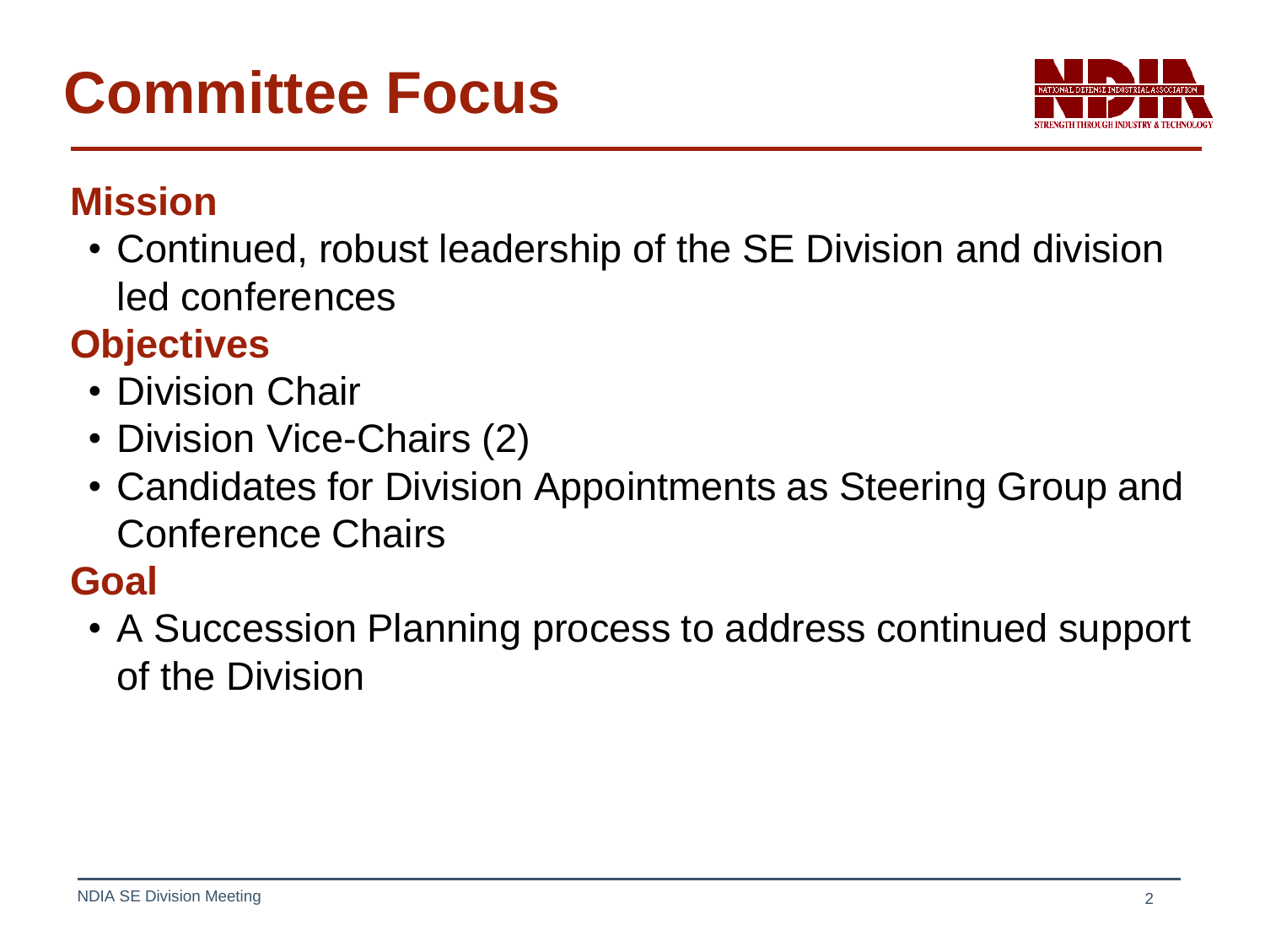

### **Identification of Candidates**

- All candidates shall self nominate for positions
	- Each position requires a personal as well as an organizational commitment.
	- Encouraging other candidates to self nominate should be done behind the scenes.

### **Elections**

- Division Chair and Vice Chairs shall be elected.
- The voting members of the Systems Engineering Division are defined by the Division charter

# **Appointments**

• Steering Group Chair and Conference Chairs are to be appointed by the newly elected Division Chair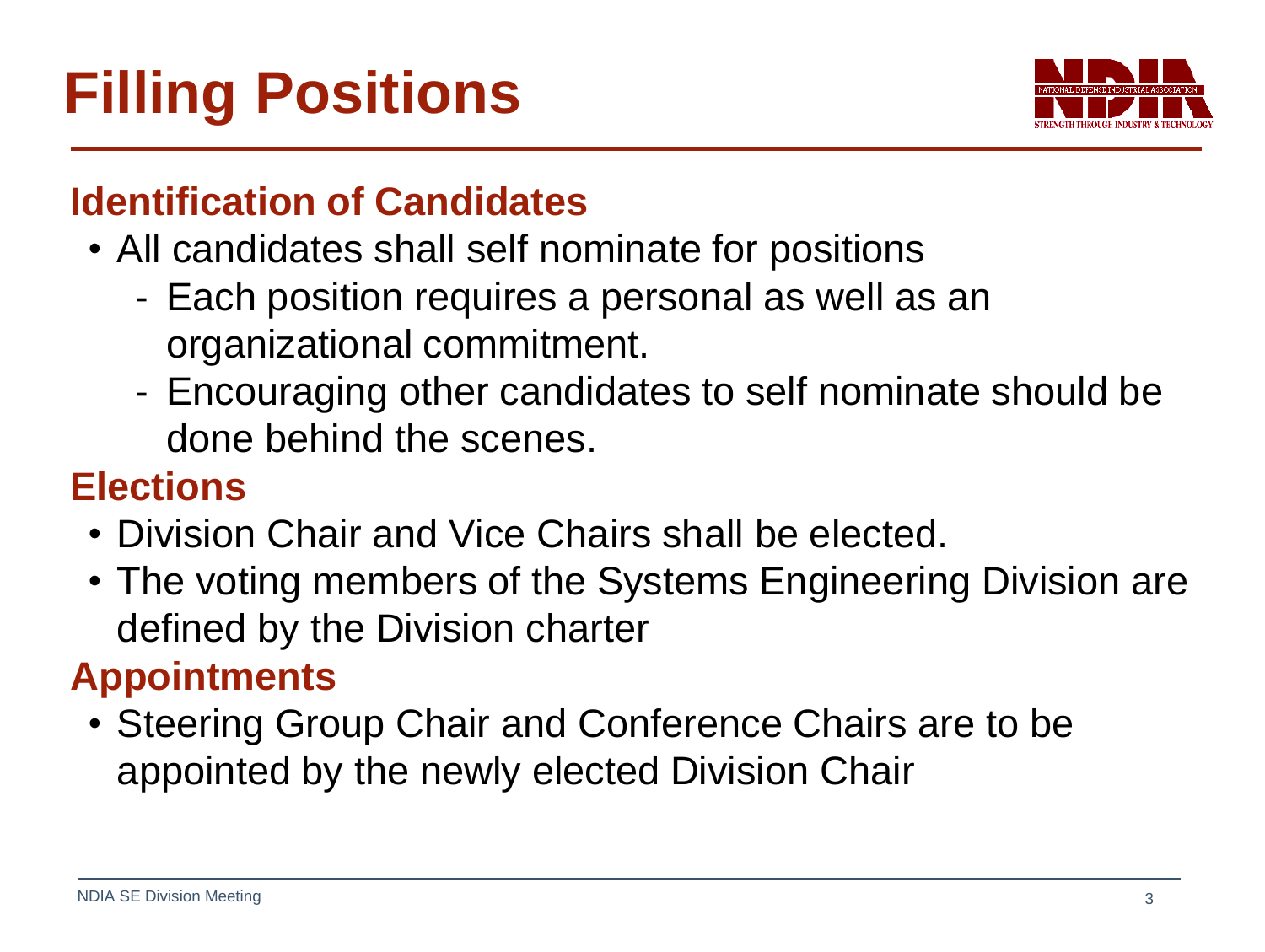

### **Required material**

- Statement of intent identifying the position to be filled
	- Candidates for Division Chair must be clear whether they intend to be considered for Vice Chair if not elected as Division Chair
- Simple biography reflecting the candidate's qualifications against the stated requirements

### **Submittal**

- Email to Nominating Committee and NDIA representative
	- Contact information to be provided later

# **Submittal Deadline**

• October 31, 2014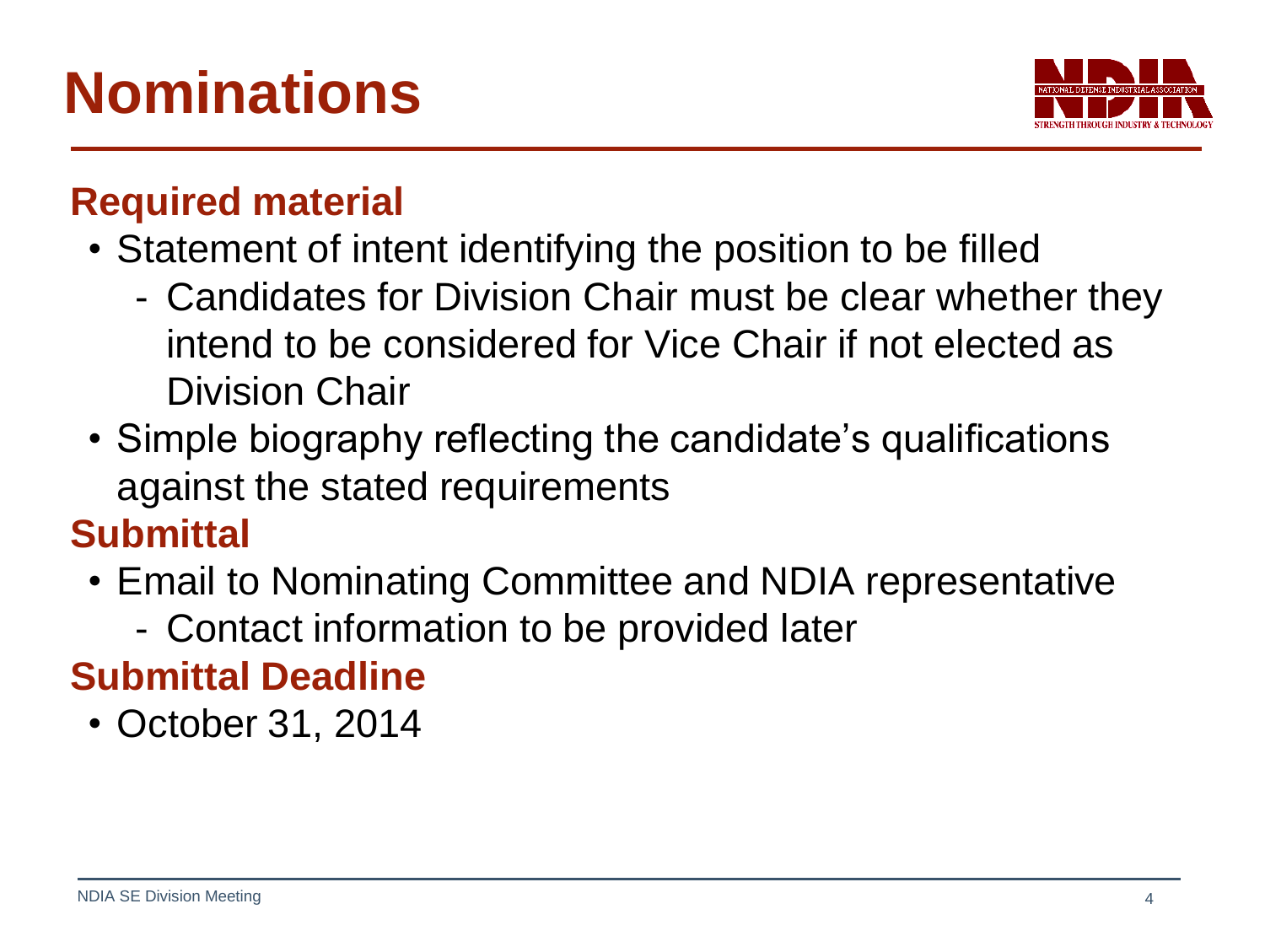# **Elections**



### **Notification**

• Voting members will receive an e-mail message containing the biographies of candidates for each position prior to the annual meeting

## **Execution**

• Current charter states vote will occur at annual meeting

### **Certification**

- Leadership Nominating Committee will count the votes and identify the selected slate of leaders to the NDIA
- NDIA will review the selected slate against the ballots received and certify the results

### **Announcement**

• Selected slate will be announced by the current Division Leadership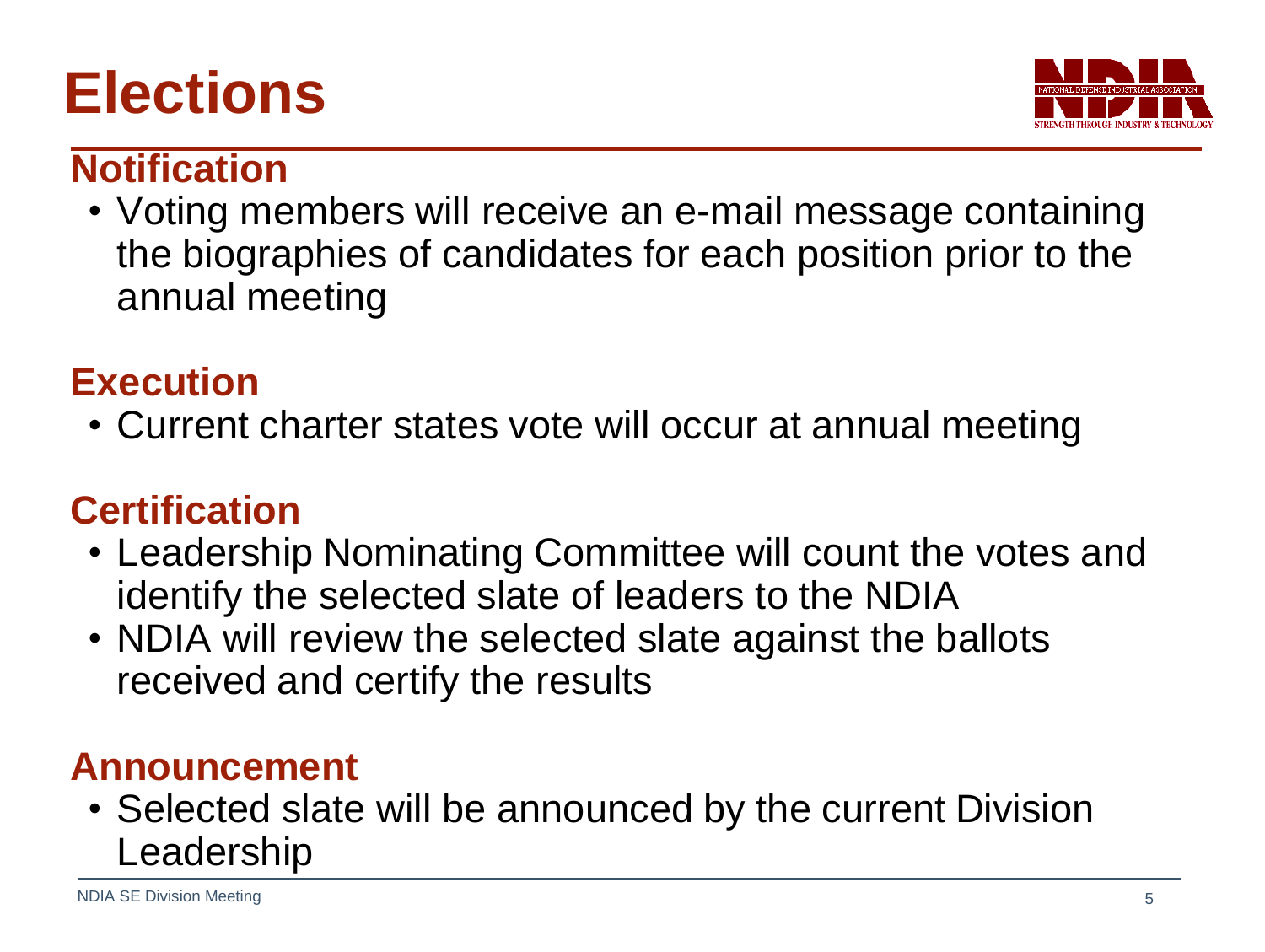

### **Division Chair**

- Manage the activities of SE Division Committees
- Serve as primary SE Division interface to OSD Director of Systems **Engineering**
- Coordinate Division level tasks. For 2010 these includes Dev Plng, SE Issues, SW Issues, CREATE transition to Industry & PM Metrics
- Attend the monthly SE Forum at the Pentagon
- Coordinate with outside activities (INCOSE, IEEE, etc)
- Coordinate Division meeting dates, agenda, facilities & action items **Vice Chairs**
	- Assist the Division Chair in management of SE Division Committees
	- Lead or Support coordination of Division level tasks
	- Support Division Chair in execution of responsibilities including serving as alternate when Chair is absent
	- Facilitate workshop sessions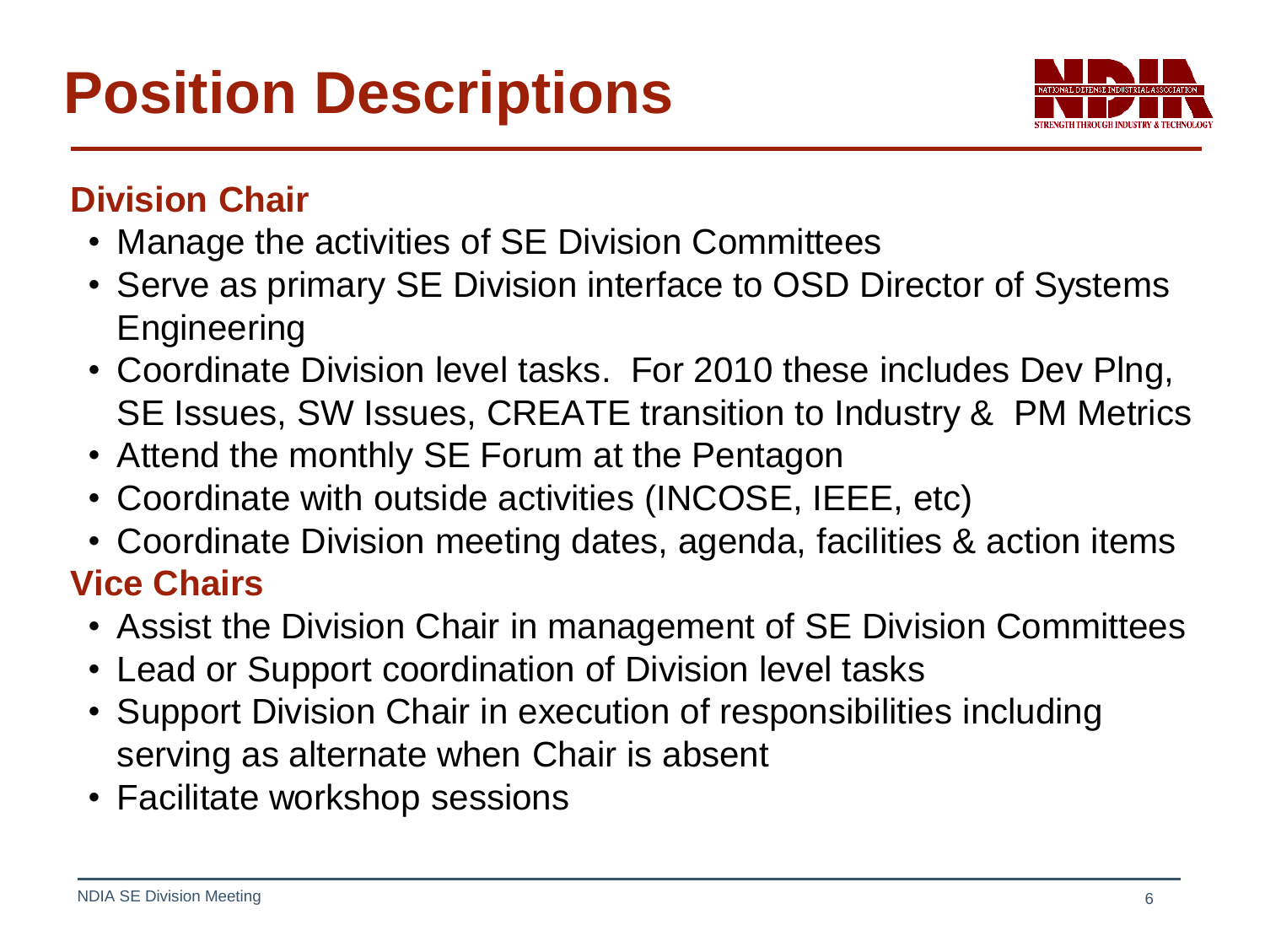

#### **Division Chair**

- Candidates for Division Chair must demonstrate:
	- Experience managing committee involvement as part of active participation in NDIA SE Division activities.
	- Established relationships with Government and Industry leadership in the Systems Engineering community
	- Experience Managing Systems Engineering activities within the Defense acquisition process
	- A leadership role in the Systems Engineering community outside of the NDIA SE Division

#### **Vice Chairs**

- Candidates for Division Vice Chair must demonstrate:
	- Active participation in NDIA SE Division
	- Experience managing committee involvement in the Systems Engineering Community
	- Experience interfacing with Government and Industry leadership in the Systems Engineering community
	- A sound knowledge of Systems Engineering and it's application with the Defense acquisition process
	- Knowledge of and involvement in the Systems Engineering community outside of the NDIA SE Division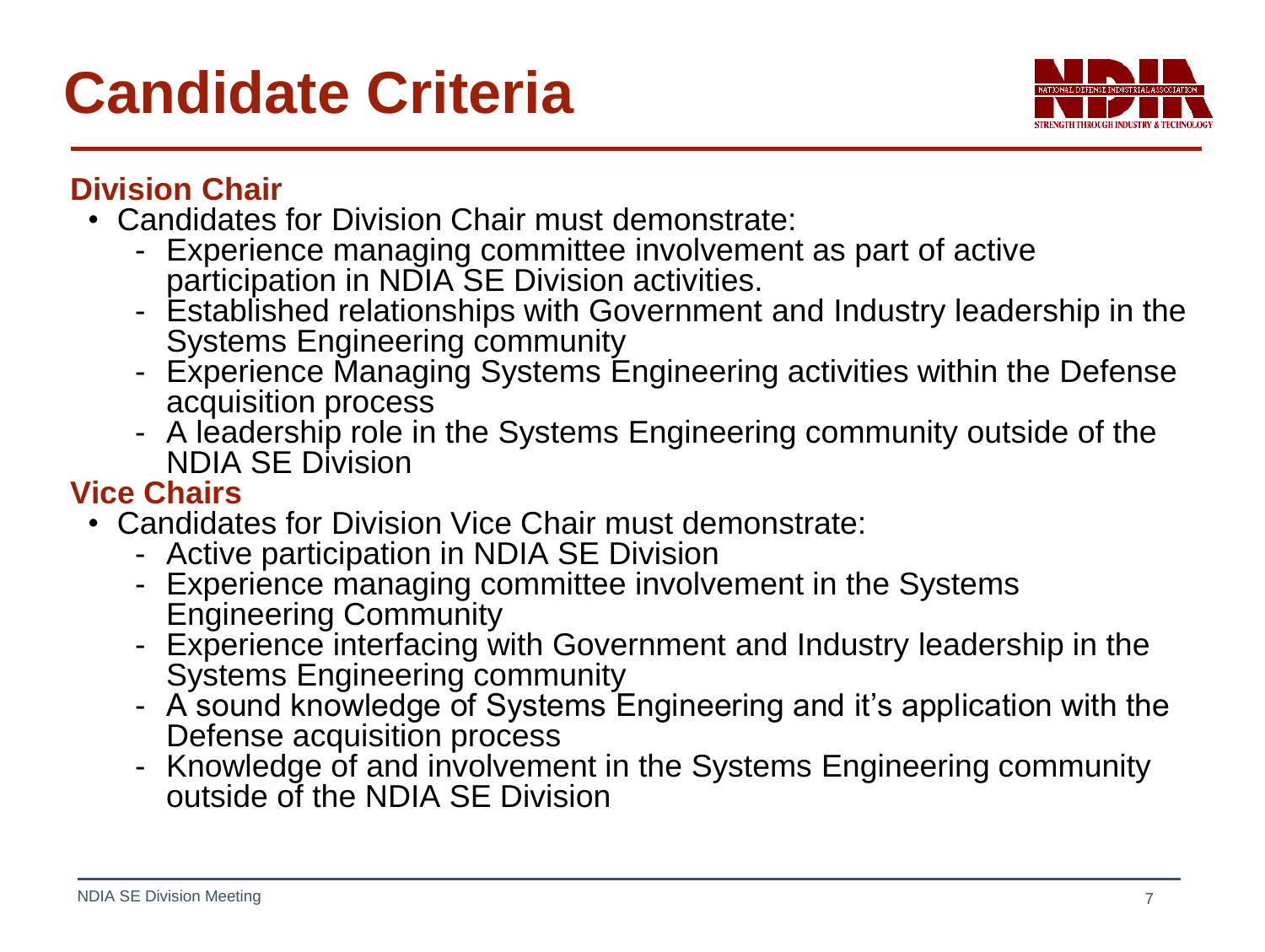

# **CMMI Steering Group Chair**

- Candidates for Steering Group Chair must demonstrate:
	- Strong practical understanding of the CMMI model and appraisal implementation
	- Familiarity with both achievements and difficulties experienced in a CMMI participative organization
	- Active participation in CMMI model evaluation and revision
	- Established relationships with SEI, CMMI community, CMMI Steering Group, and NDIA SE Division.

# **Conference Chairs**

- Candidates for Conference Chair must demonstrate:
	- A strong history of participation in the conference
		- Participation as session or track chair is preferred
	- Familiarity with session planning process
	- Active participation in NDIA SE Division